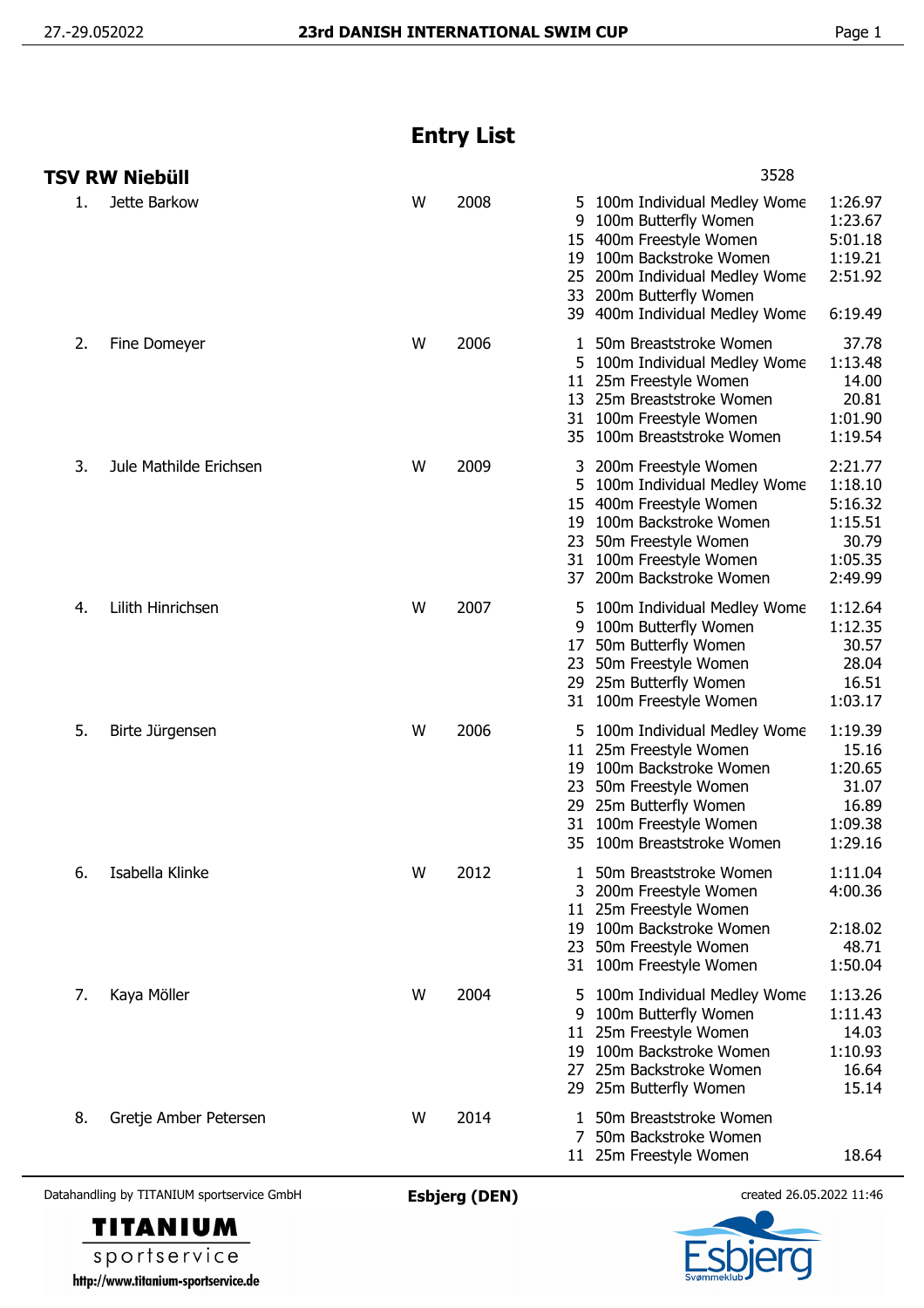|     | TSV RW Niebüll         |   |      | 3528                                                                                                                                                                                                                                                       |
|-----|------------------------|---|------|------------------------------------------------------------------------------------------------------------------------------------------------------------------------------------------------------------------------------------------------------------|
| 8.  | Gretje Amber Petersen  | W | 2014 | 25m Breaststroke Women<br>13<br>23.51<br>25m Backstroke Women<br>27<br>24.81<br>25m Butterfly Women<br>29                                                                                                                                                  |
| 9.  | Martje Summer Petersen | W | 2011 | 2:51.51<br>200m Freestyle Women<br>3<br>1:40.25<br>100m Individual Medley Wome<br>5<br>28.07<br>25m Freestyle Women<br>11<br>38.44<br>50m Butterfly Women<br>17<br>29 25m Butterfly Women<br>19.72<br>1:16.06<br>100m Freestyle Women<br>31                |
| 10. | Runa Thiesen           | W | 2011 | 3:02.55<br>200m Freestyle Women<br>3.<br>1:42.92<br>5 100m Individual Medley Wome<br>25m Freestyle Women<br>11<br>50m Butterfly Women<br>17<br>50m Freestyle Women<br>36.27<br>23<br>21.54<br>29 25m Butterfly Women<br>1:20.55<br>31 100m Freestyle Women |
| 11. | Julie Weinbach         | W | 2005 | 1:17.05<br>5 100m Individual Medley Wome<br>14.09<br>11<br>25m Freestyle Women<br>19 100m Backstroke Women<br>1:17.95<br>2:43.66<br>25 200m Individual Medley Wome<br>1:04.28<br>31 100m Freestyle Women<br>1:26.23<br>35 100m Breaststroke Women          |
| 12. | Leo Domeyer            | М | 2008 | 1:21.47<br>6 100m Individual Medley Men<br>45.95<br>50m Backstroke Men<br>8<br>17.51<br>12 25m Freestyle Men<br>28.91<br>24 50m Freestyle Men<br>28 25m Backstroke Men<br>36.56<br>1:04.45<br>32 100m Freestyle Men                                        |
| 13. | Lasse Nikolaj Erichsen | M | 2012 | 50m Breaststroke Men<br>1:00.28<br>50m Backstroke Men<br>8<br>12 25m Freestyle Men<br>24 50m Freestyle Men<br>54.55<br>28 25m Backstroke Men<br>42.23<br>1:52.15<br>32 100m Freestyle Men                                                                  |
| 14. | Frode Lingke           | М | 2006 | 1:14.30<br>6 100m Individual Medley Men<br>13.99<br>25m Freestyle Men<br>12<br>25m Breaststroke Men<br>17.00<br>14<br>24.34<br>25m Butterfly Men<br>30<br>57.45<br>32 100m Freestyle Men<br>1:24.09<br>36 100m Breaststroke Men                            |
| 15. | Jesper Lingke          | М | 2008 | 41.23<br>2 50m Breaststroke Men<br>18.37<br>12 25m Freestyle Men<br>18.00<br>14 25m Breaststroke Men<br>28.48<br>50m Freestyle Men<br>24<br>1:02.43<br>32 100m Freestyle Men<br>1:28.69<br>36 100m Breaststroke Men                                        |
| 16. | Hagen Möller           | М | 2010 | 1:28.46<br>100m Individual Medley Men<br>6<br>36.04<br>50m Backstroke Men<br>8<br>16.56<br>12 25m Freestyle Men<br>33.88<br>50m Freestyle Men<br>24<br>19.78<br>28 25m Backstroke Men<br>17.62<br>30 25m Butterfly Men                                     |

Datahandling by TITANIUM sportservice GmbH **Esbjerg (DEN)** created 26.05.2022 11:46





er g